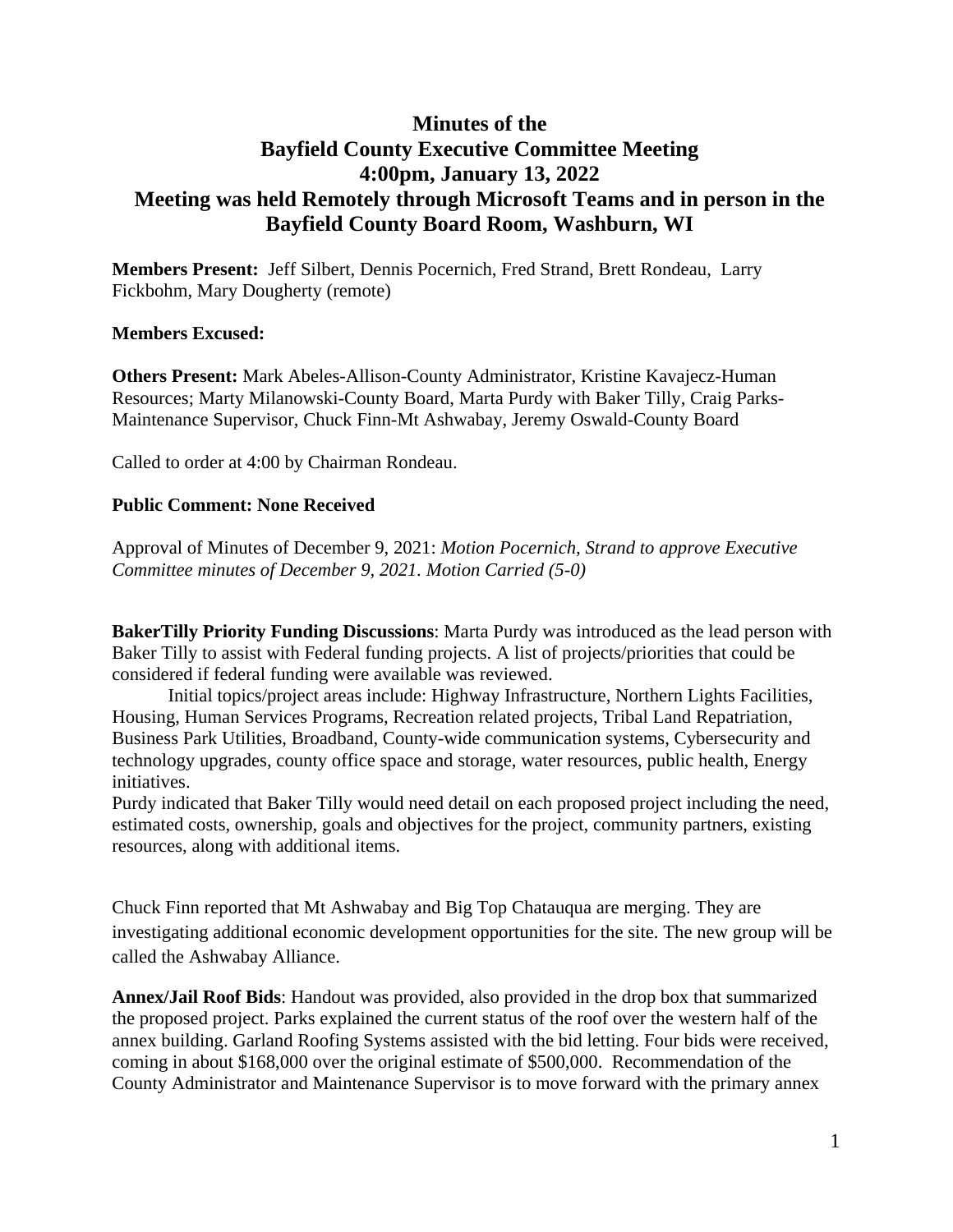roof replacement at a cost of \$638,000 plus a 5% contingency. This would result in a need of approximately \$170,000 from fund balance.

*Motion Pocernich, Fickbohm to accept the bids from Jackson and Associates for all three projects upon completion of background/reference check and that the guarantee from Garland Roofing Systems be included. Motion Carried (6-0)*

**Bridge Aid Project, Town of Port Wing:** *Motion Pocernich, Silbert to approve the bridge aide request from the Town of Port Wing. Motion Carried (6-0)*

**2022 Airport Budget Allocations**: One time distribution for the airports was included in the 2022 budget. These are one-time allocations.

*Motion Pocernich, Silbert to allocate \$10,000 one-time (\$5,000 each airport) funds as outlined in the 2022 budget. Motion Carried (6-0)*

**Allocation of contingency funds for department furniture/ID Printer:** Use of contingency funds in the amount of \$10,000 for office furniture and \$3,100 for an ID printing machine are requested. These items were missed in the budget.

*Motion Silbert, Pocernich to allocate \$13,100 from contingency for office furniture and ID printing machine as discussed. Motion Carried. (6-0)*

**Resolution supporting Highway EIGP Energy Grant Submittal:** Level 2 charging station (overnight), 2-4 stations. Microgrid for backup energy at the Highway Garage. *Motion Strand, Pocernich to approve the resolution and forward to the full county board for approval. Motion Carried (6-0)*

**IT Department Summer Intern:** *Motion Silbert, Pocernich to authorize a limited term summer intern for the IT Department. Motion Carried (6-0)*

**Draft Revenue Financial Policy:** Auditors have recommended a policy be developed related to use of One-Time Revenues and Use of Unpredictable Revenues. A draft policy was reviewed. *Motion Pocernich, Fickbohm to approve the policy on Financial Revenues. Motion Carried (6-0)*

## **Reports**:

**County Board Rules:** WCA has some resources related to this topic. Pocernich recommended that the county board review the policies and operational procedures. He also recommended that some committees be evaluated on whether they could be combined. Board rules could be reviewed during the upcoming County Board orientation session. **Sales Tax:** Sales tax figures for 2021showed a record high and monthly record highs in 10 of 12 months. Sales taxes increased nearly 20% over the previous year. **EMS Report:** Continuing to have good participation in the meetings. \$1,000 distributions to